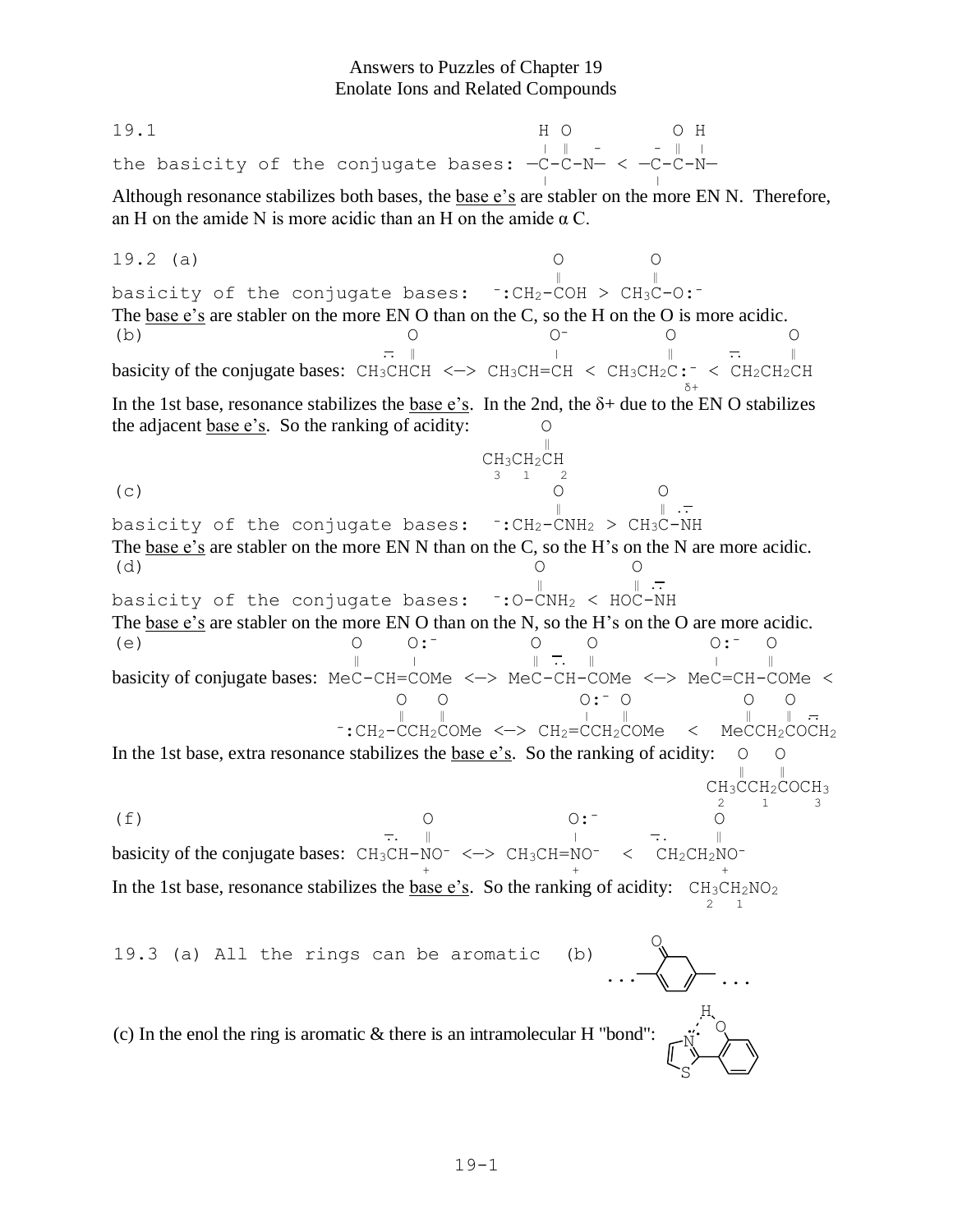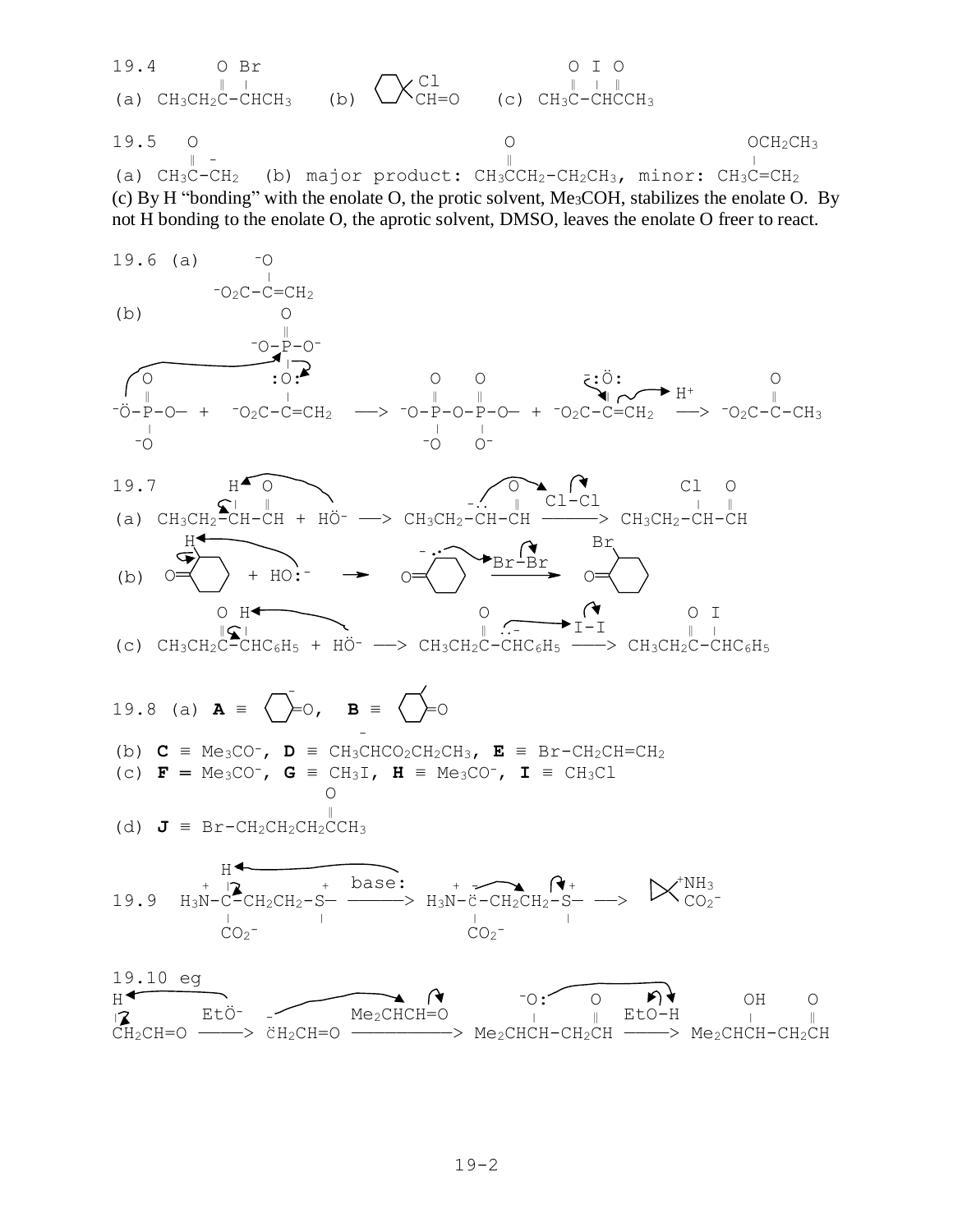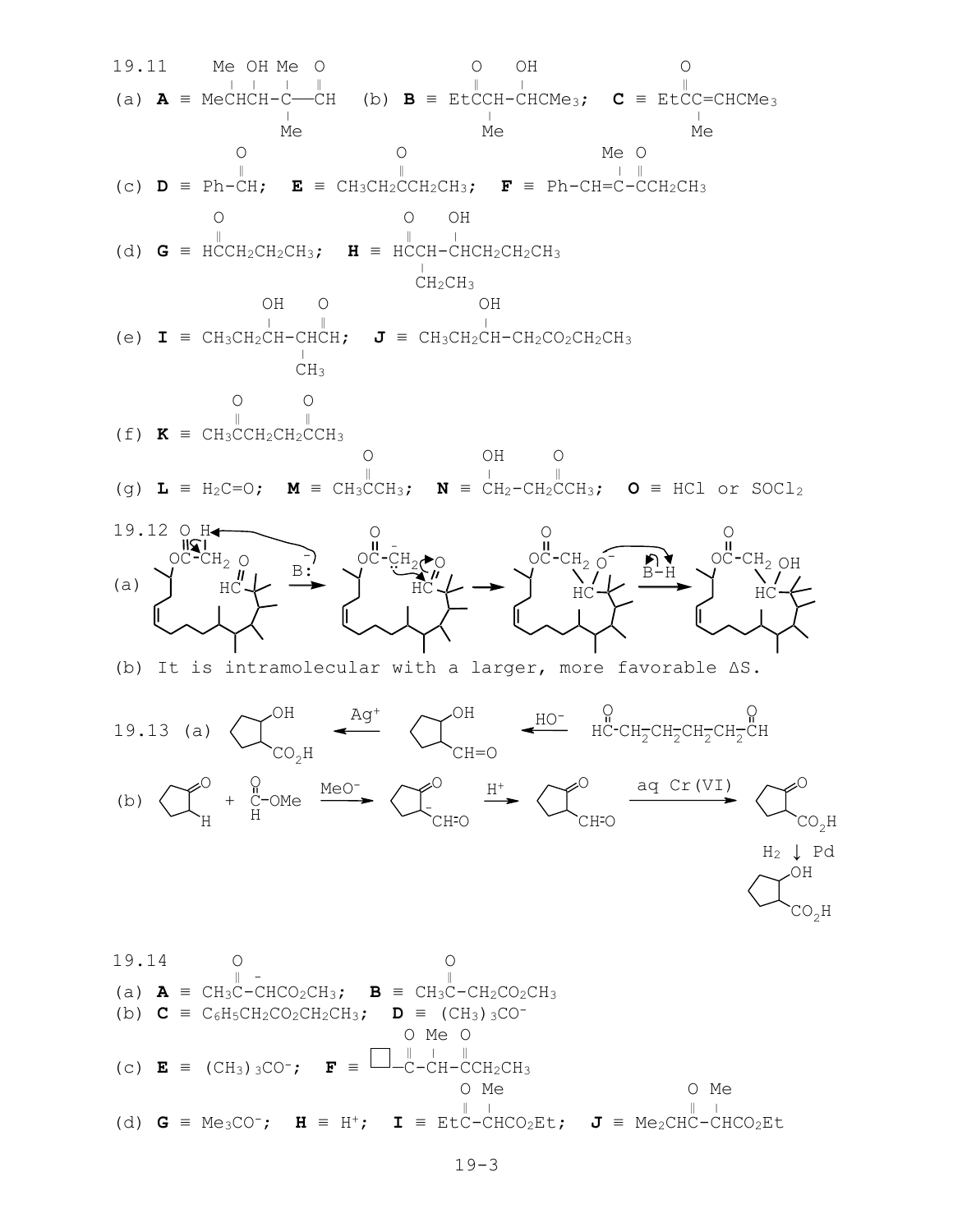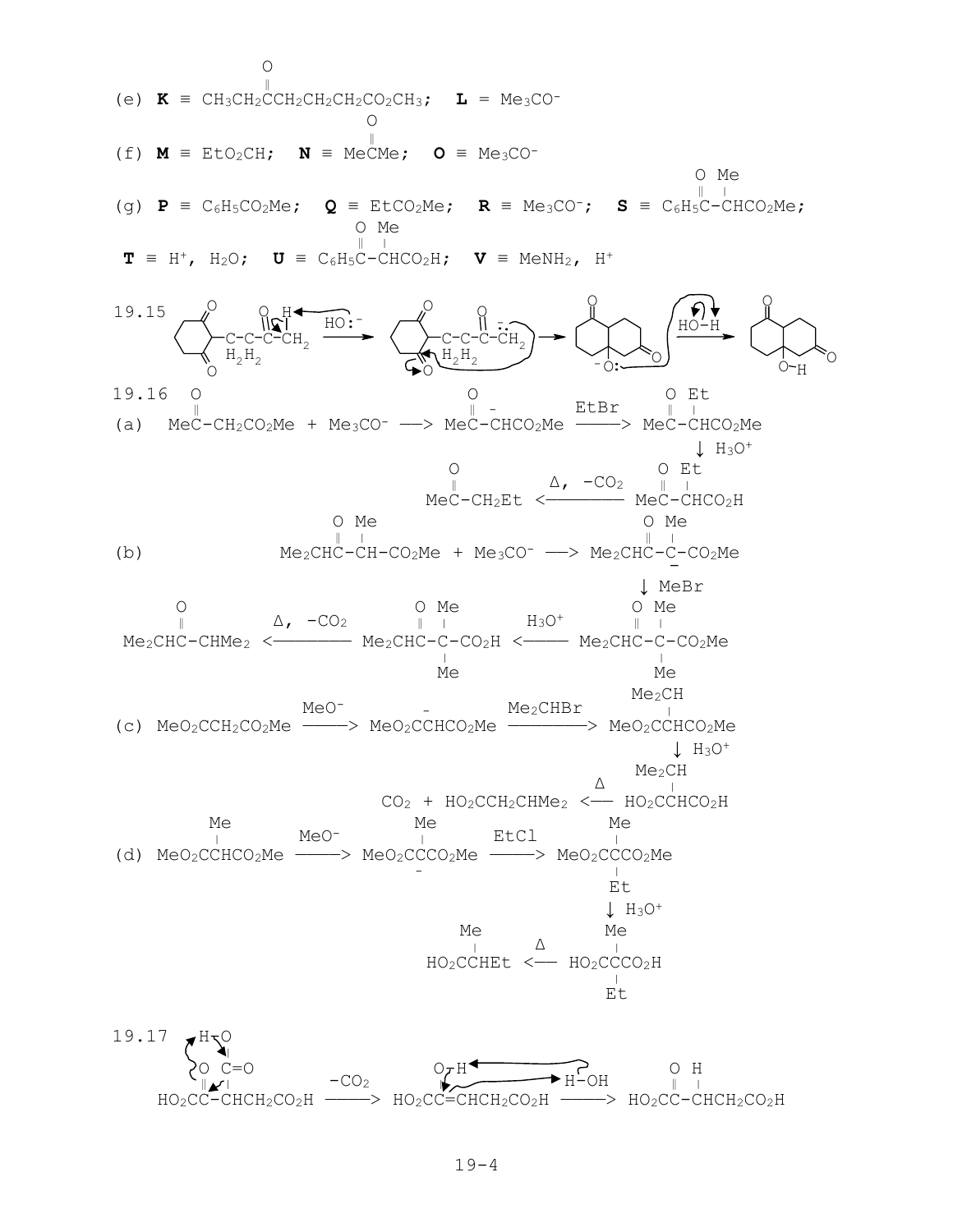19.18  
\n-SC-CEI<sub>2</sub> + 
$$
\frac{1}{2}
$$
 Base: 0  
\n-SC-CEI<sub>2</sub> +  $\frac{1}{2}$  C=CO<sub>2</sub> 0 0 0  
\n19.23  
\n(a) CH3CH=CH-OH; keto is stable  
\n(H) 0  
\n(e) CH3C=CHCOH; end (d) 0  
\n(e) CH3C=CHCOH; end (e) CH3CH=CHCOH; keto  
\n(e) CH3C=CHCOH; end (f) CH3CH=CHCOH; keto  
\n(g) CH3CHV<sub>2</sub>  
\nChO<sub>2</sub> + 13C<sub>2</sub>C<sub>2</sub> + 13C<sub>2</sub>C<sub>2</sub>  
\nH3.27 C1 0 EU 0  
\nH40-413C=CHCOH; end  
\nH5.28  
\nH60-413C=CHCOH; end  
\nH61-413C=CHCOH; end  
\nH7.29  
\nH80  
\nH9.20  
\nH19.21 C1 0 EU 0  
\nH19.22 C1 0 EU 0  
\nH19.23  
\nH19.24  
\nH19.25  
\nH19.27 C1 0 EU 0  
\nH19.28  
\nH19.29 (a) CH3CHCH  
\nH19.20  
\nH19.21 C1 0 EU 0  
\nH19.21 C1 0 EU 0  
\nH19.22 C1 0 EU 0  
\nH19.23  
\nH19.24  
\nH19.25  
\nH19.27 C1 0 EU 0  
\nH19.28  
\nH19.29 (a) CH3CHCH  
\nH19.20  
\nH19.20  
\nH19.21  
\nH19.22  
\nH19.23  
\nH19.24  
\nH19.25  
\nH19.26  
\nH19.27  
\nH19.28  
\nH19.29  
\nH19.20  
\nH19.21  
\nH19.21  
\nH19.22  
\nH19.23  
\nH19.24  
\nH19.25  
\nH19.26  
\nH19.27  
\nH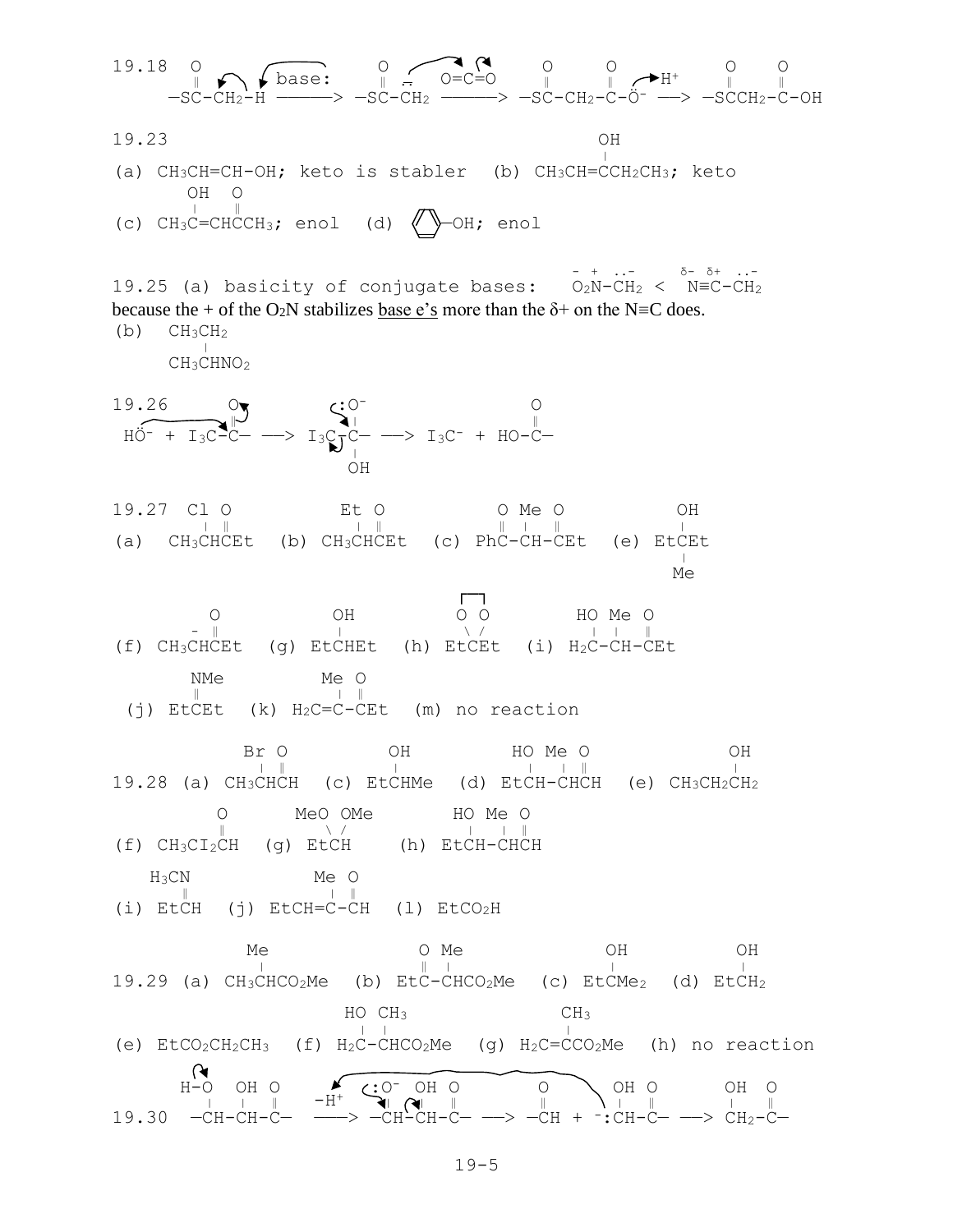



19.35 (b), (c), (d), (e) 19.36 (c), (d) 19.38  $_{\text{O}} = \sqrt{ } \rightarrow \text{O} + H - \text{Cl}$   $\rightarrow \text{O} + H - \text{Cl}$   $\rightarrow \text{O} + H - \text{O}$ H Cl OH Cl HO HO-H



 $CH_3CH_2-CH$  +  $HO-CH_3$  <——  $CH_3CH_2-CH_7Q-CH_3$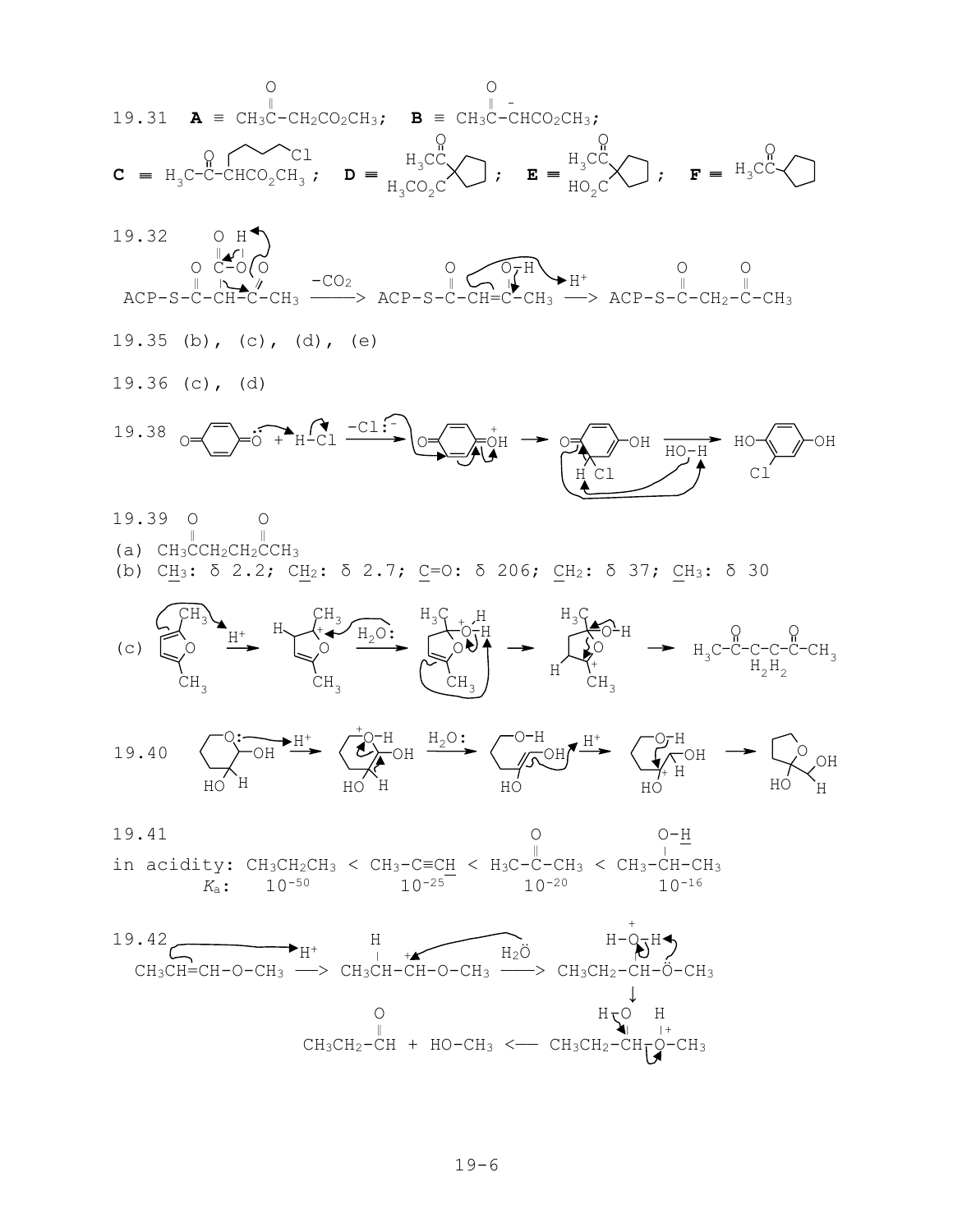